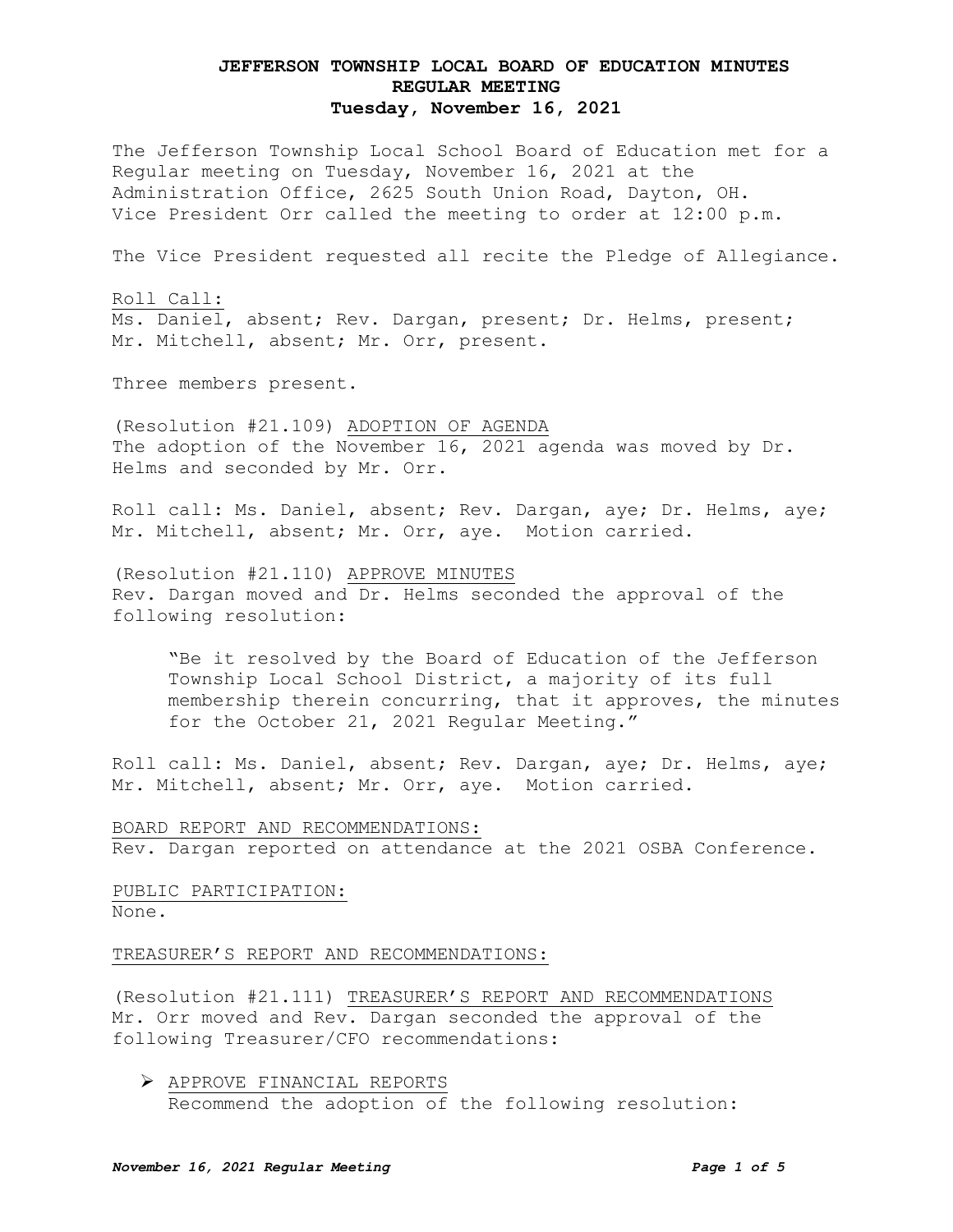"Be it resolved by the Board of Education of the Jefferson Township Local School District, a majority of its full membership therein concurring, that it approves, the October, 2021 Financial Reports as presented."

 APPROVE 2022-2026 FIVE-YEAR FINANCIAL FORECAST Recommend the adoption of the following resolution:

"Be it resolved by the Board of Education of the Jefferson Township Local School District, a majority of its full membership therein concurring, that it approve, the 2022-2026 Five-Year Financial Forecast and accompanying notes and assumptions."

 APPROVE 2021-2022 CERTIFICATE OF ESTIMATED RESOURCES Recommend the adoption of the following resolution:

"Be it resolved by the Board of Education of the Jefferson Township Local School District, a majority of its full membership therein concurring, that it approve, the 2021-2022 Certificated of Estimated Resources."

|     |                                                                                                                                                                      |  | Jefferson Township Local School District |                |                      |
|-----|----------------------------------------------------------------------------------------------------------------------------------------------------------------------|--|------------------------------------------|----------------|----------------------|
|     |                                                                                                                                                                      |  | <b>FY2022 Total Estimated Resources</b>  |                |                      |
|     |                                                                                                                                                                      |  |                                          |                |                      |
|     |                                                                                                                                                                      |  | Beginning                                | Amendment #1   | <b>Amended Total</b> |
|     |                                                                                                                                                                      |  | 6/18/2021                                | 11/16/2021     |                      |
| 001 | <b>General Fund</b>                                                                                                                                                  |  | \$13,148,976.51                          | \$0.00         | \$13,148,976.51      |
|     |                                                                                                                                                                      |  |                                          |                |                      |
| 018 | <b>Public School Support</b>                                                                                                                                         |  | \$2,748.49                               | $-$130.87$     | \$2,617.62           |
| 031 | <b>Underground Storage Tank</b>                                                                                                                                      |  | \$11.000.00                              | \$0.00         | \$11,000.00          |
| 300 | <b>District Managed Activity</b>                                                                                                                                     |  | \$20,155.92                              | $-$1,642.31$   | \$18,513.61          |
| 401 | <b>Auxiliary Services</b>                                                                                                                                            |  | \$0.00                                   | \$0.00         | \$0.00               |
| 439 | Early Childhood Education                                                                                                                                            |  | \$100,000.00                             | \$0.00         | \$100,000.00         |
| 451 | <b>Public School Connectivity</b>                                                                                                                                    |  | \$3,600.00                               | \$0.00         | \$3,600.00           |
| 467 | <b>Student Wellness and Success</b>                                                                                                                                  |  | \$255,478.58                             | \$0.00         | \$255,478.58         |
| 507 | <b>ESSER</b>                                                                                                                                                         |  | \$2,658,619.45                           | \$798,733.51   | \$3,457,352.96       |
| 510 | Coronavirus Relief Fund (CRF)                                                                                                                                        |  | \$30,067.33                              | \$0.00         | \$30,067.33          |
| 516 | IDEA - Part B Special Education                                                                                                                                      |  | \$51,685.60                              | \$109,217.88   | \$160,903.48         |
| 536 | Title I-School Improvement Supp                                                                                                                                      |  | \$15,700.00                              | \$33,000.00    | \$48,700.00          |
| 572 | Title I - Disadvantaged Children                                                                                                                                     |  | \$619,415.98                             | \$32,976.66    | \$652,392.64         |
| 584 | Title IV-A - Student Support and Academio<br><b>IDEA Early Childhood Special Education</b><br>Title II-A Improving Teacher Quality<br>Title V-B Rural and Low-Income |  | \$0.00                                   | \$23,554.91    | \$23,554.91          |
| 587 |                                                                                                                                                                      |  | \$2,584.77                               | \$1,898.80     | \$4,483.57           |
| 590 |                                                                                                                                                                      |  | \$11,098.12                              | \$31,791.04    | \$42,889.16          |
| 599 |                                                                                                                                                                      |  | \$35,826.31                              | \$7,109.55     | \$42,935.86          |
|     |                                                                                                                                                                      |  | \$3,817,980.55                           | \$1,036,509.17 | \$4,854,489.72       |
|     |                                                                                                                                                                      |  |                                          |                |                      |
| 003 | Permanent Improvement                                                                                                                                                |  | \$449,408.18                             | \$0.00         | \$449,408.18         |
| 006 | <b>Food Service</b>                                                                                                                                                  |  | \$163,087.78                             | \$0.00         | \$163,087.78         |
| 007 | Trust                                                                                                                                                                |  | \$3,052.86                               | \$0.00         | \$3,052.86           |
| 200 | <b>Student Managed Activity</b>                                                                                                                                      |  | \$3,637.89                               | $-$ \$585.89   | \$3,052.00           |
|     |                                                                                                                                                                      |  | \$6,690.75                               | $- $585.89$    | \$6,104.86           |
|     |                                                                                                                                                                      |  | \$17,586,143.77                          | \$1,035,923.28 | \$18,622,067.05      |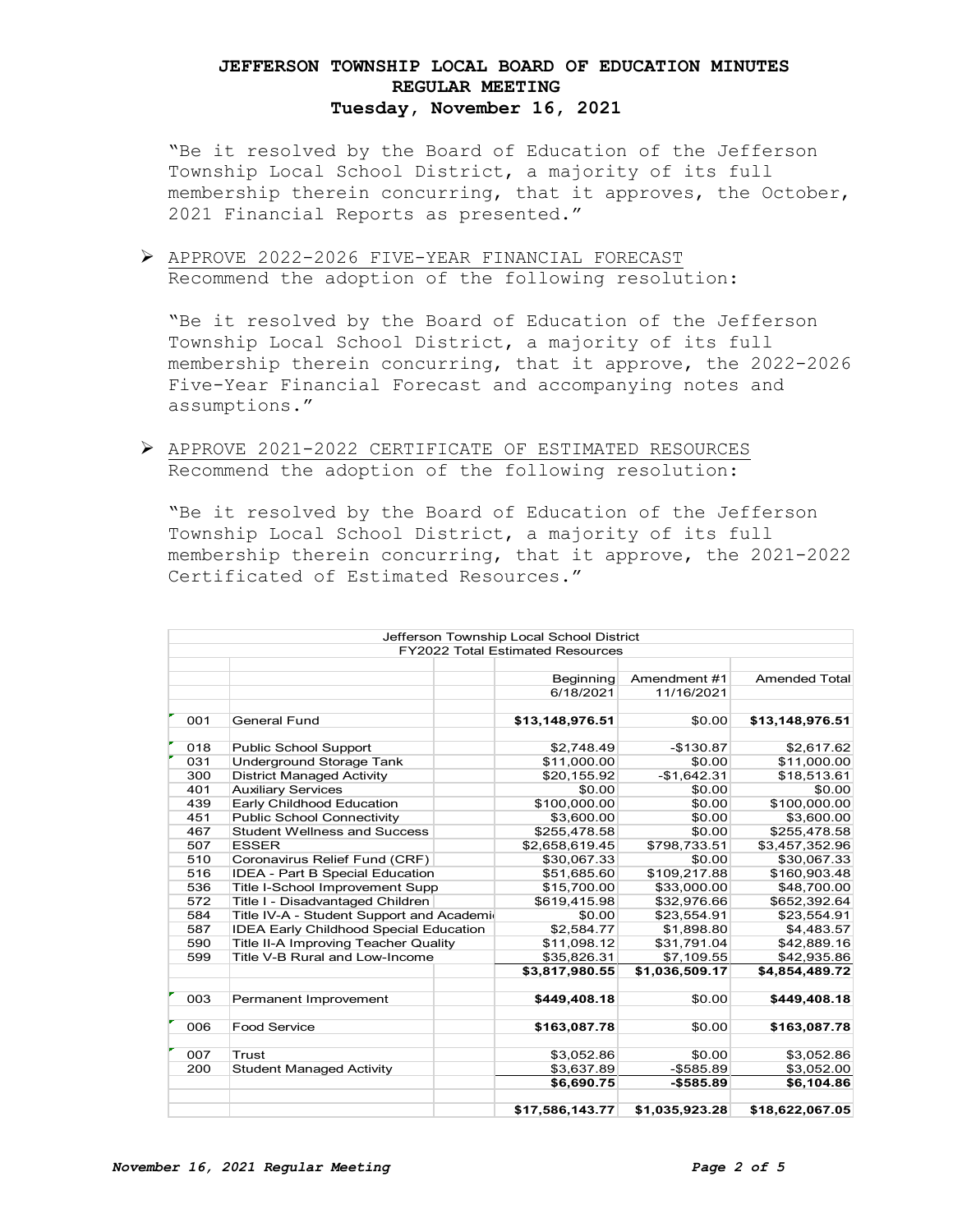# APPROVE 2021-2022 APPROPRIATIONS Recommend the adoption of the following resolution:

"Be it resolved by the Board of Education of the Jefferson Township Local School District, a majority of its full membership therein concurring, that it approve, the 2021-2022 Appropriations."

|     |                                               | Jefferson Township Local School District |                |                 |
|-----|-----------------------------------------------|------------------------------------------|----------------|-----------------|
|     |                                               | FY2022 Permanent Appropriations          |                |                 |
|     |                                               |                                          |                |                 |
|     |                                               | Beginning                                | Amend#1        | Amended Total   |
|     |                                               | 6/18/2021                                | 11/16/2021     |                 |
| 001 | General Fund                                  | \$7,154,137.00                           | \$0.00         | \$7,154,137.00  |
| 031 | Underground Storage Tank                      | \$11,000.00                              | \$0.00         | \$11,000.00     |
| 300 | <b>District Managed Activity</b>              | \$10,000.00                              | \$0.00         | \$10,000.00     |
| 401 | <b>Auxiliary Services</b>                     | \$0.00                                   | \$0.00         | \$0.00          |
| 439 | Early Childhood Education                     | \$100,000.00                             | \$0.00         | \$100,000.00    |
| 451 | Public School Connectivity                    | \$3,600.00                               | \$0.00         | \$3,600.00      |
| 467 | <b>Student Wellness and Success</b>           | \$199,269.20                             | \$0.00         | \$199,269.20    |
| 507 | <b>ESEER</b>                                  | \$2,658,619.45                           | \$798,733.51   | \$3,457,352.96  |
| 510 | Coronavirus Relief Fund (CRF)                 | \$30,067.33                              | \$0.00         | \$30,067.33     |
| 516 | <b>IDEA - Part B Special Education</b>        | \$51,685.60                              | \$109,217.88   | \$160,903.48    |
| 536 | Title I-School Improvement Supp               | \$15,700.00                              | \$33,000.00    | \$48,700.00     |
| 572 | Title I - Disadvantaged Children              | \$619,415.98                             | \$32,976.66    | \$652,392.64    |
| 584 | Title IV-A - Student Support and Academic     | \$0.00                                   | \$23,554.91    | \$23,554.91     |
| 587 | <b>IDEA Early Childhood Special Education</b> | \$2,584.77                               | \$1,898.80     | \$4,483.57      |
| 590 | Title II-A Improving Teacher Quality          | \$11,098.12                              | \$31,791.04    | \$42,889.16     |
| 599 | Title V-B Rural and Low-Income                | \$35,826.31                              | \$7,109.55     | \$42,935.86     |
|     |                                               | \$3,748,866.76                           | \$1,038,282.35 | \$4,787,149.11  |
| 003 | Permanent Improvement                         | \$127,186.40                             | \$0.00         | \$127,186.40    |
| 006 | Food Service                                  | \$125,000.00                             | \$0.00         | \$125,000.00    |
| 007 | Trust                                         | \$3,052.86                               | \$0.00         | \$3,052.86      |
| 200 | <b>Student Managed Activity</b>               | \$3,000.00                               | \$52.00        | \$3,052.00      |
|     |                                               | \$6,052.86                               | \$52.00        | \$6,104.86      |
|     |                                               | \$11,161,243.02                          | \$1,038,334.35 | \$12,199,577.37 |

#### APPROVE THEN AND NOW CERTIFICATION Recommend the adoption of the following resolution:

"Be it resolved by the Board of Education of the Jefferson Township Local School District, a majority of its full membership therein concurring, that it approve, the following Then and Now Certification."

| Vendor                | PO#    | Date       | Amount      |
|-----------------------|--------|------------|-------------|
| Montgomery County ESC | 201387 | 11/02/2021 | \$52,500.00 |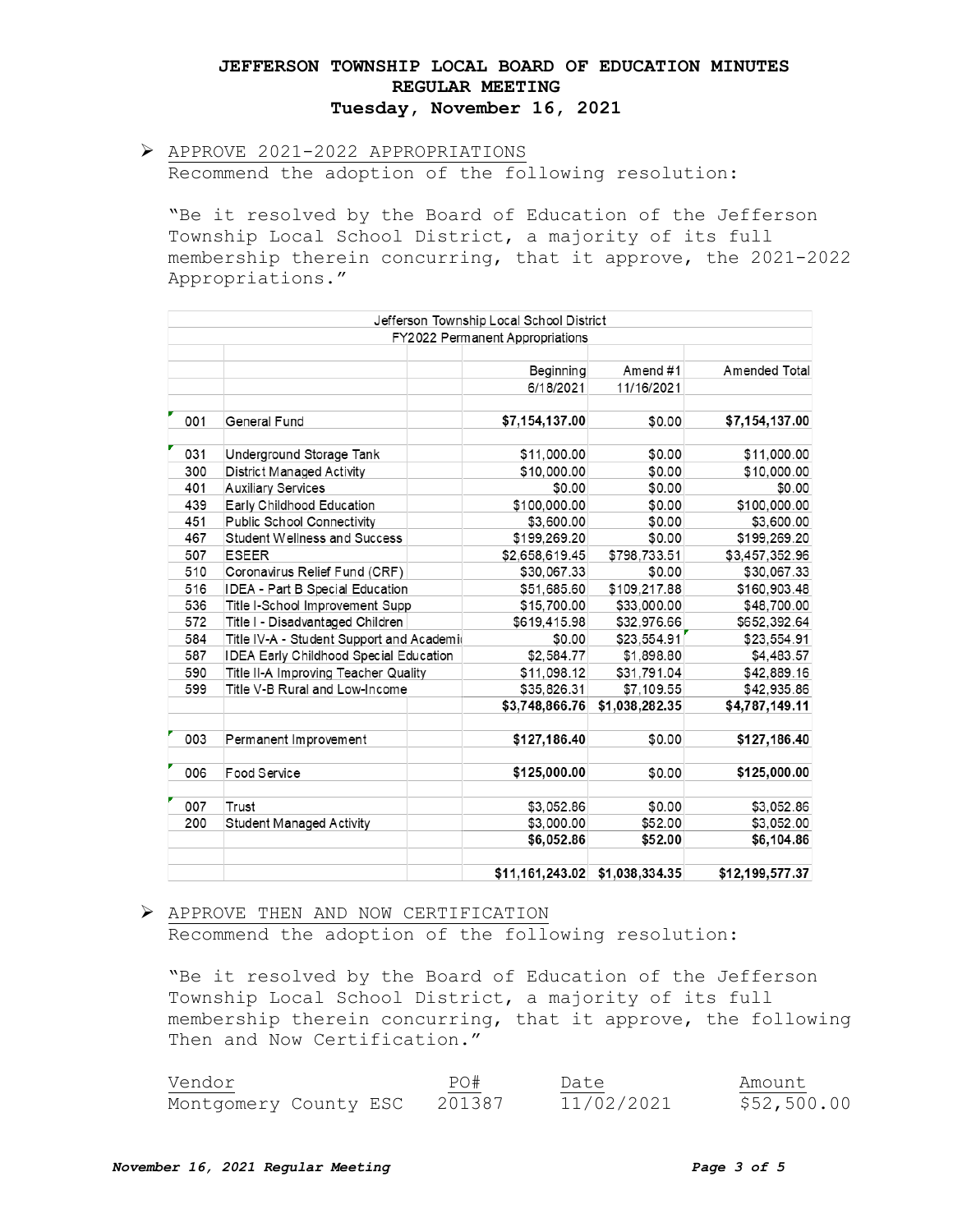Roll call: Ms. Daniel, absent; Rev. Dargan, aye; Dr. Helms, aye; Mr. Mitchell, absent; Mr. Orr, aye. Motion carried.

SUPERINTENDENT'S REPORT AND RECOMMENDATIONS:

(Resolution #21.112) APPROVE NEOLA SELECT AGREEMENT Rev. Dargan moved and Dr. Helms seconded the approval of the NEOLA Select Agreement as presented in Exhibit 1.

Roll call: Ms. Daniel, absent; Rev. Dargan, aye; Dr. Helms, aye; Mr. Mitchell, absent; Mr. Orr, aye. Motion carried.

(Resolution #21.113) APPROVE RESIGNATION Mr. Orr moved and Rev Dargan seconded the approval of the following resignations for the 2021-2022 school year.

| Name         | Position  | Date                                                                      |
|--------------|-----------|---------------------------------------------------------------------------|
| Darryl Crane | Custodian | <u> 1980 - Johann Stoff, amerikansk politiker (d. 1980)</u><br>10/14/2021 |

Roll call: Ms. Daniel, absent; Rev. Dargan, aye; Dr. Helms, aye; Mr. Mitchell, absent; Mr. Orr, aye. Motion carried.

(Resolution #21.114) APPROVE CERTIFIED RESIGNATIONS

following resignations for the 2021-2022 school year.

| Name          | Position                                 | Date       |
|---------------|------------------------------------------|------------|
| Kristy Plants | 4th Grade Teacher                        | 08/10/2021 |
| Jonathan Dean | English Language Arts Teacher 09/17/2021 |            |

Roll call: Ms. Daniel, absent; Rev. Dargan, aye; Dr. Helms, aye; Mr. Mitchell, absent; Mr. Orr, aye. Motion carried.

(Resolution #21.115) APPROVE PAYMENT IN LIEU OF TRANSPORTATION Rev. Dargan moved and Mr. Orr seconded the approval of the following payment in lieu of transportation for the 2021-2022 school year:

| Name          | School                  | # of Children |
|---------------|-------------------------|---------------|
| Amber Smith   | Salem Christian Academy |               |
| Carl Schaefer | St. Peters School       |               |

Roll call: Ms. Daniel, absent; Rev. Dargan, aye; Dr. Helms, aye; Mr. Mitchell, absent; Mr. Orr, aye. Motion carried.